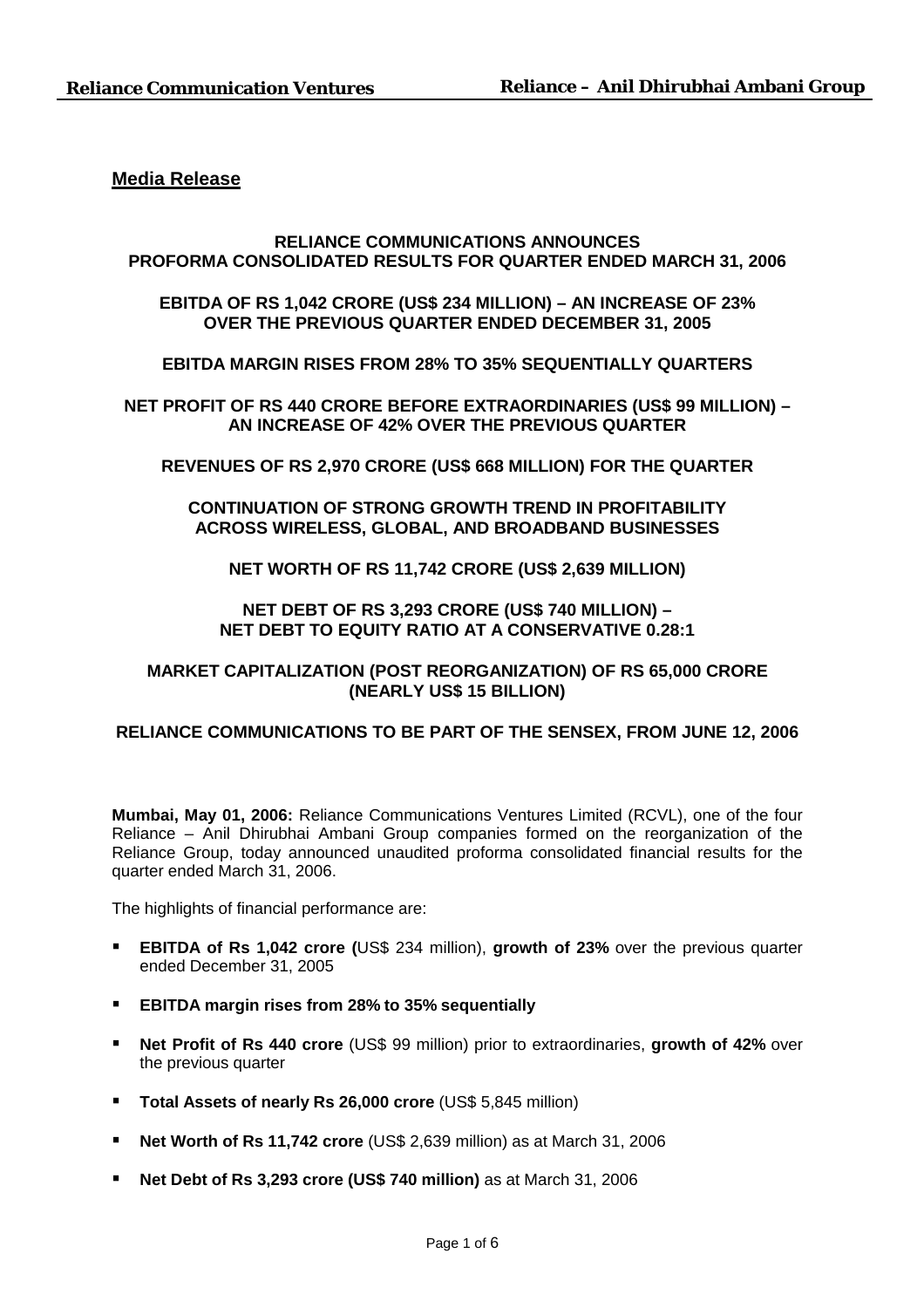The proforma consolidated financial results relate to RCVL and its operating companies, including inter alia Reliance Infocomm Limited (RIC), Reliance Communications Infrastructure Limited (RCIL), Reliance Telecom Limited (RTL), and FLAG Telecom Limited (FLAG).

In the interests of better disclosure, and to assist investors in understanding overall performance of RCVL, the proforma numbers have been prepared as if the proposed corporate reorganization (previously announced) had been implemented for the quarter.

**The proforma numbers are based on a prudent and conservative accounting methodology, whereby revenues during the quarter from Lifetime Free Incoming plans have been deferred over a period of 46 to 65 months.** 

Commenting on the results, **Mr Anil Dhirubhai Ambani, Chairman, Reliance Communications Ventures Limited** said:

**"Reliance Communications – India's youngest, fastest, largest communications company – maintained its market leadership, with product offerings best suited to the requirements of millions of customers across all segments and in each and every service area.** 

**Our Wireless business achieved the highest ever acquisitions of 3.2 million customers in a single quarter, with our total base crossing a record 20 million customers as at March 31, 2006 – India's largest wireless customer base.** 

**The EBITDA margin of the Wireless business expanded from 32% to 36%, led by record customer acquisitions, economies of scale, cost efficiencies and productivity gains.** 

**Increased volumes in long distance voice and international data, combined with cost efficiencies, resulted in an expansion in EBIDTA margins of our Global business from 15% to 19%.** 

**The Broadband business achieved revenue growth of 54%, and strong EBITDA margin expansion from 20% to 31% sequentially.** 

**I am delighted that, with the listing of Reliance Communications during the quarter, our over 2 million investors now have the opportunity to directly participate in the Company's growth and value creation."**

## **Youngest, Fastest, Largest**

- First to achieve the **milestone of 1 million net additional wireless customers** in a single month in December 2005
- Sustained this growth rate by acquiring **over 1 million net additional wireless customer in three consecutive months - January, February, and March 2006**
- Changed the game in wireless customer acquisition with a slew of promotions **bundling high levels of talktime and messaging with a range of colour and black and white handsets at different price points**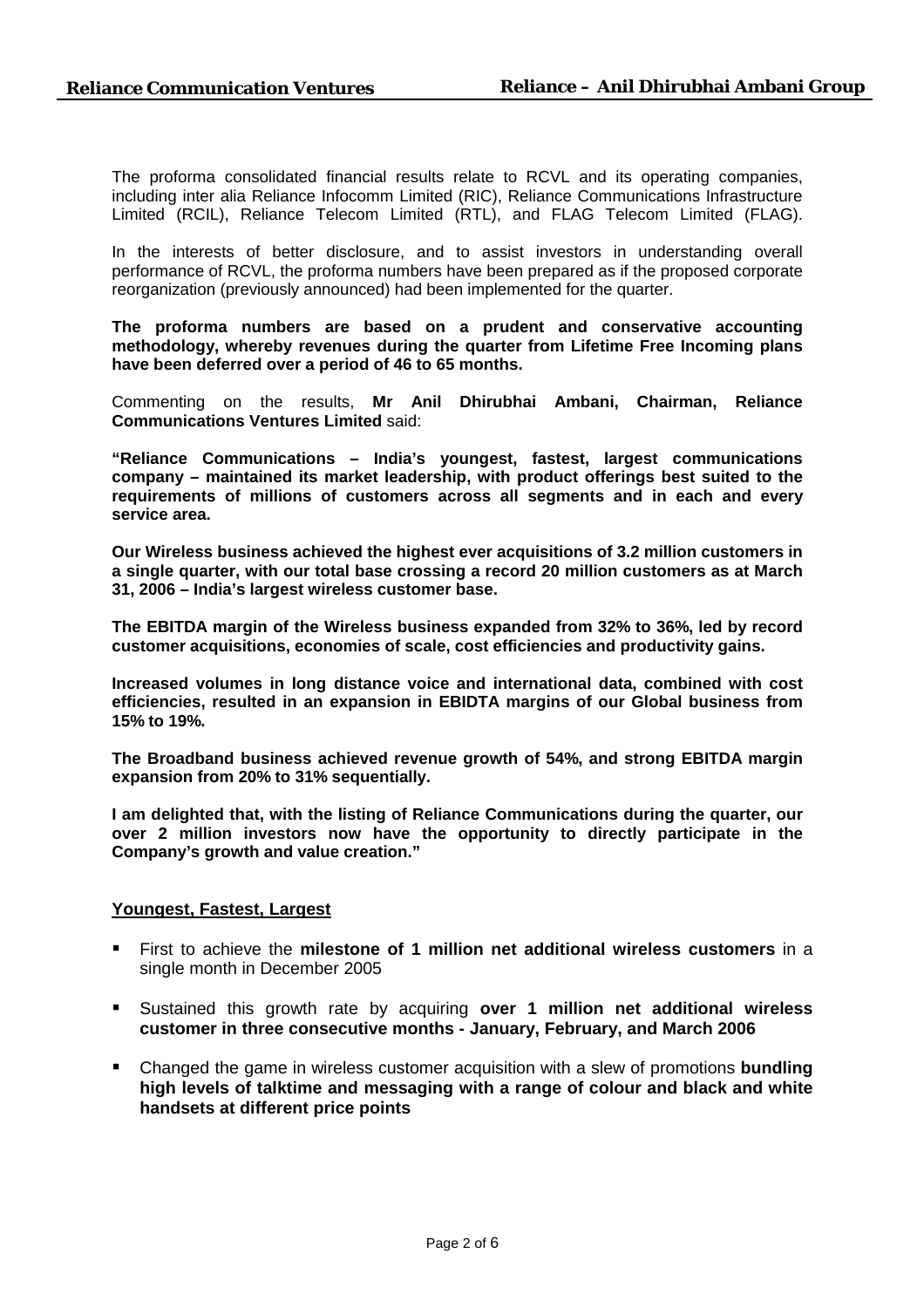- **First and only operator to extend the "Lifetime Free Incoming" scheme to pre-paid fixed wireless customers**, after having pioneered and developed the incoming-only segment for pre-paid mobile customers
- **Innovated "Lifetime Rental Free" plans** for post paid mobile and fixed wireless customers
- **Broke the Circle barrier with pioneering launch of "One Nation, One Tariff"** flat rate national long distance schemes on January 1, 2006
- Changed the way consumers perceive and use long distance call services by making **"One Nation, One Tariff" plans available with unique daily, weekly, and monthly validity and Reliance to Reliance pricing for our customer community**
- **Slashed international long distance tariffs by 45% to 69%** for calls to various countries, including the United States, Canada, Europe and Middle East
- **First operator globally to introduce seamless inter-standard international roaming facilities**, "One World, One Number", on over 350 CDMA and GSM networks globally
- **Reliance World in Hindi now available on our over 10 million multimedia-enabled handsets** – first operator globally to offer wireless multimedia services in more than one language script on the same handset
- **Unique premiere of a TV channel on a wireless multimedia platform** TIMES NOW English news channel launched on Reliance World even before the channel was available to TV viewers over cable networks
- **E-Learning through Reliance WebWorld** XLRI, Jamshedpur, one of Asia's leading HR institutes, launched a package of e-learning programs using our state-of-the-art video conferencing facilities to reach out to students across multiple locations on a real time basis
- In a significant milestone for our enterprise broadband services, we will **activate online 122 GE Money locations through one of the largest IP-VPN implementations in India**
- **Star Indian cricketer, Mahendra Singh Dhoni, appointed our brand ambassador**. We will use Dhoni's mass appeal to herald an enhanced customer experience across our existing products and a new and exciting product range in future

# **Business Review**

**Wireless** 

**We achieved a record quarter for customer growth – more than 1 million additions every month.** 

**Our All India market share of additional customers was 21%, the highest of any operator**.

**Our success in customer acquisition reflects the popularity of our innovative promotions and schemes.** We have changed the game by offering a slew of promotions bundling high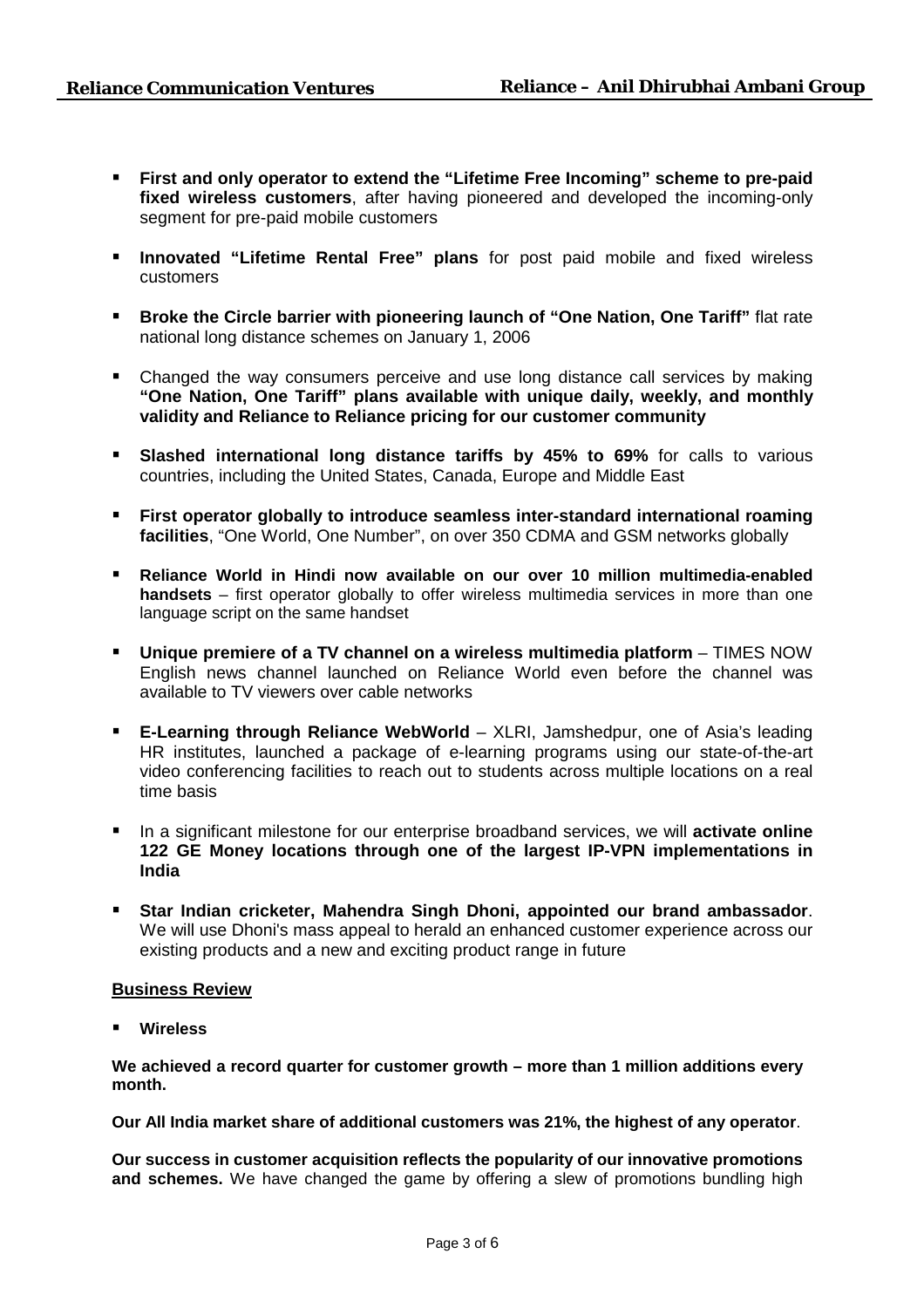levels of talktime and messaging with a range of competitively priced handsets and by introducing the first "One India" schemes with different validities.

**Our Wireless operating division achieved highest ever customer acquisitions of 3.2 million in the fourth quarter. At March 31, 2006, we had 20.2 million wireless subscribers**. **The EBITDA margin of Wireless increased from 32% to 36% in sequential quarters.** 

**Global** 

Record growth in our wireless and wireline customer base led to a significant increase in total long distance business. Our 100% owned subsidiary FLAG had a record quarter for new data business. **Increased volumes in voice and data, combined with cost efficiencies, resulted in an increase in EBITDA margin of Global from 15% to 19% in sequential quarters**.

#### **Broadband**

Broadband experienced the highest percentage revenue growth among all three operating divisions. Our comprehensive product portfolio allowed us to make significant in-roads into key accounts, both as first time and repeat order customers and in broadening our SME customer base.

**Broadband achieved revenue growth of 54% sequentially, and an EBITDA margin expansion from 20% to 31%.** 

## **Financial Review**

Driven by strong customer acquisition performance and cost efficiencies, we achieved significant growth in profitability.

**EBITDA before extraordinary items increased by 23% from Rs 848 crore (US\$ 191 million) to Rs 1,042 crore (US\$ 234 million) sequentially.** 

**Profit after tax, prior to extraordinaries, increased by 42% from Rs 310 crore (US\$ 70 million) to Rs 440 crore (US\$ 99 million) sequentially.** 

**As at March 31, 2006, the net worth of the company stood at Rs 11,742 crore (US\$ 2,639 million), the highest net worth of any private sector telecom services company in India.** 

**Our net debt stood at Rs 3,293 crore (US\$ 740 million), reflecting a net debt to equity ratio of 0.28:1, and providing a strong platform for leveraging our balance sheet to raise resources for our future growth plans. At a conservative net debt to equity ratio of 1:1, we have capacity to add over Rs 8,000 crore (US\$ 1.8 billion) of leverage on our balance sheet.** 

**The market capitalization of RCVL as at April 29, 2006, based on equity capital post reorganization, was Rs 65,000 crore (nearly US\$ 15 billion).** 

**RCVL will be included in the benchmark index, the BSE Sensex, from June 12, 2006.**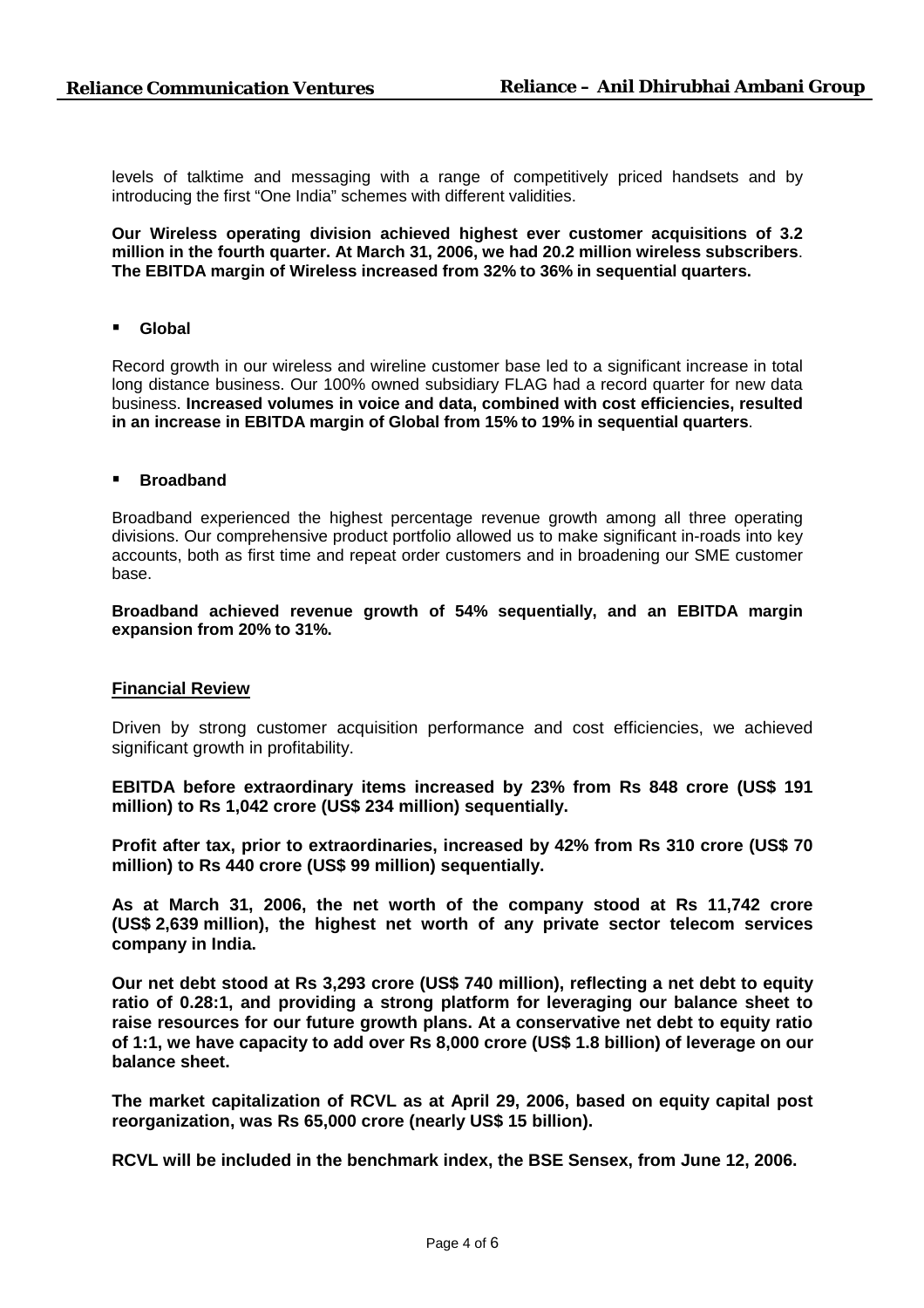# **Mobilisation of Resources**

## **RCVL has raised Rs 2,224 Crore (US\$ 500 million) through issue of Foreign Currency Convertible Bonds (FCCBs) during the quarter, on extremely competitive terms.**

The FCCBs carry a conversion price of Rs 480.68 per share, representing a premium of 50% to the closing share price of RCVL share on March 21, 2006.

**The Bonds have a maturity period of 5 years and 1 day, and are Zero Coupon FCCBs, with a Yield To Maturity (YTM) of 4.65% per annum – representing pricing of LIBOR less 50 basis points on date of issue.** 

In the event the FCCBs are fully converted into equity, the share capital of RCVL would increase by approximately 4.62 crore equity shares of Rs 5 each only, which is barely 2% of fully diluted equity share capital post the recently announced corporate reorganization.

#### **Corporate Restructuring**

Under the ownership structure resulting from the demerger and vesting, RCVL did not own a majority stake in any of its principal operating companies. This legacy structure, arising from the period prior to the reorganisation of the Reliance group, had significant drawbacks.

As previously announced, on March 12, 2006 the Board of RCVL approved a reorganization whereby RIC will be merged fully with RCVL and become an operating division, RCIL, RTL and FLAG Telecom, will become wholly-owned direct subsidiaries of RCVL. The reorganization will be effected by way of an exchange of shares under a scheme of arrangement and does not involve any cash transactions. The merger formalities are currently underway and are expected to be completed by the end of the third quarter of the current financial year.

\* \* \* \* \*

## **Background**

Reliance Communication Ventures Limited is part of the Reliance – Anil Dhirubhai Ambani Group.

RCVL is India's largest integrated communications service provider in the private sector with over 21 million individual consumer, enterprise, and carrier customers as at March 31, 2006. We operate pan-India across the full spectrum of wireless, wireline, and long distance, voice, data, and internet communication services. We also have an extensive international presence through the provision of long distance voice, data and internet services and submarine cable network infrastructure globally.

As presently constituted, RCVL was formed by the demerger and vesting of the telecommunications undertakings of Reliance Industries Limited. Our shares were listed in India on the Bombay Stock Exchange and National Stock Exchange on March 6, 2006.